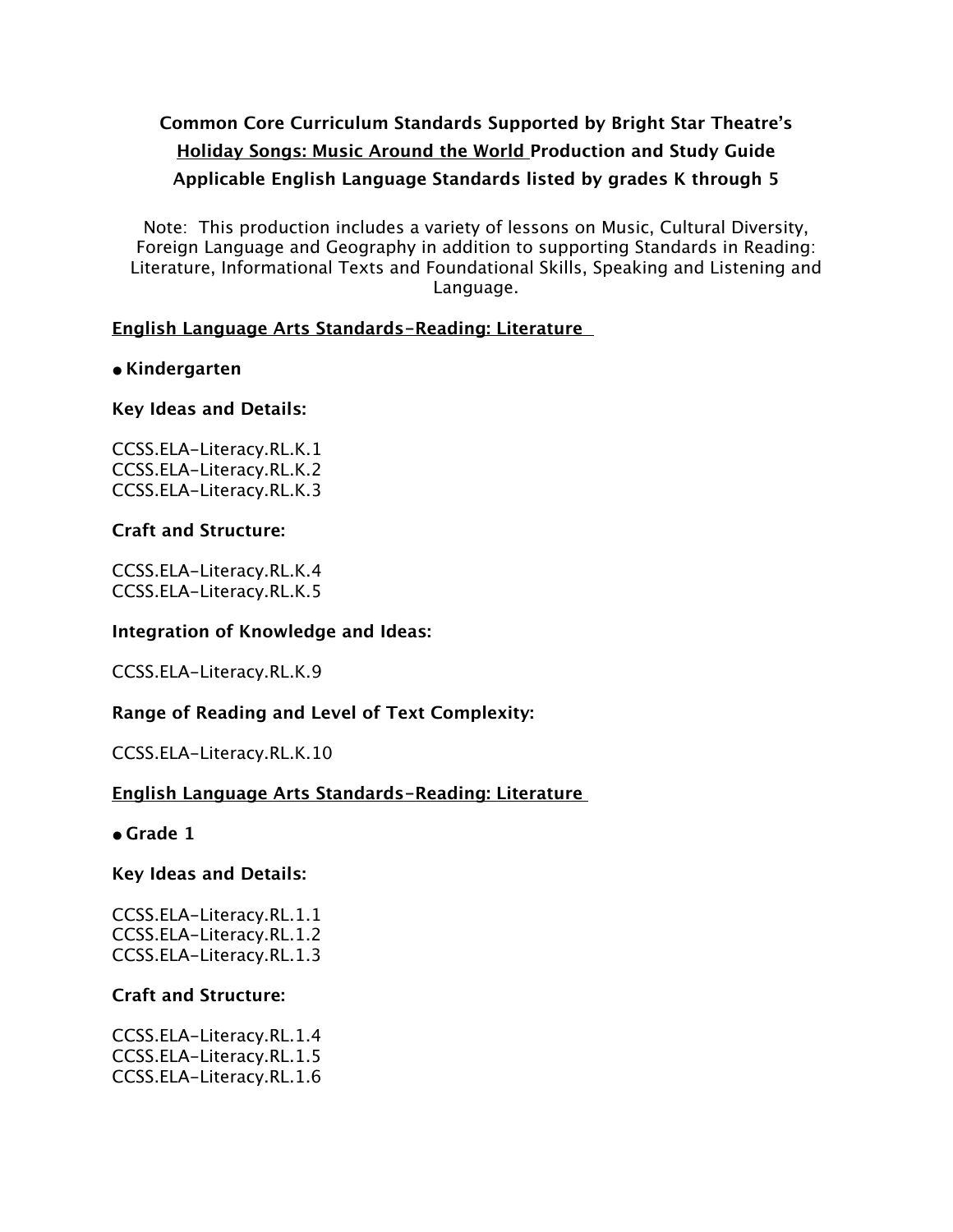### **Integration of Knowledge and Ideas:**

CCSS.ELA-Literacy.RL.1.9

### **English Language Arts Standards-Reading: Literature**

#### • **Grade 2**

CCSS.ELA-Literacy.RL.2.1 CCSS.ELA-Literacy.RL.2.2 CCSS.ELA-Literacy.RL.2.3

#### **Craft and Structure:**

CCSS.ELA-Literacy.RL.2.4 CCSS.ELA-Literacy.RL.2.5 CCSS.ELA-Literacy.RL.2.6

#### **Integration of Knowledge and Ideas:**

CCSS.ELA-Literacy.RL.2.9

### **Range of Reading and Level of Text Complexity:**

CCSS.ELA-Literacy.RL.2.10

### **English Language Arts Standards-Reading: Literature**

#### **• Grade 3**

#### **Key Ideas and Details:**

CCSS.ELA-Literacy.RL.3.1 CCSS.ELA-Literacy.RL.3.2 CCSS.ELA-Literacy.RL.3.3

#### **Craft and Structure:**

CCSS.ELA-Literacy.RL.3.4 CCSS.ELA-Literacy.RL.3.5 CCSS.ELA-Literacy.RL.3.6

#### **Integration of Knowledge and Ideas:**

CCSS.ELA-Literacy.RL.3.9

#### **Range of Reading and Level of Text Complexity:**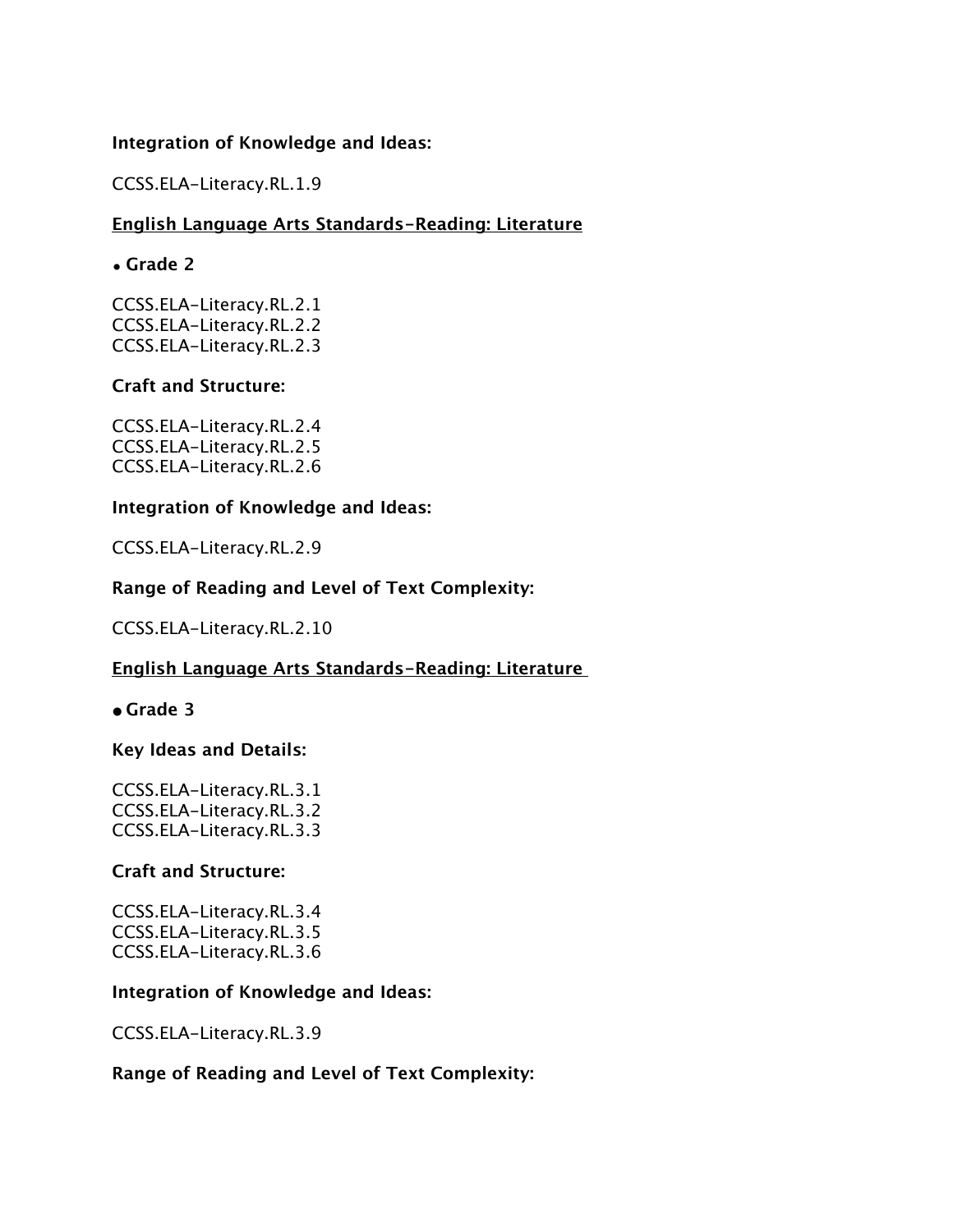### CCSS.ELA-Literacy.RL.3.10 **English Language Arts Standards -Reading: Literature**

### **• Grade 4**

### **Key Ideas and Details:**

CCSS.ELA-Literacy.RL.4.1 CCSS.ELA-Literacy.RL.4.2 CCSS.ELA-Literacy.RL.4.3

### **Craft and Structure:**

CCSS.ELA-Literacy.RL.4.4 CCSS.ELA-Literacy.RL.4.5 CCSS.ELA-Literacy.RL.4.6

### **Integration of Knowledge and Ideas:**

CCSS.ELA-Literacy.RL.4.7 CCSS.ELA-Literacy.RL.4.9

### **Range of Reading and Level of Text Complexity:**

CCSS.ELA-Literacy.RL.4.10

## **English Language Arts Standards-Reading: Literature**

### **• Grade 5**

### **Craft and Structure:**

CCSS.ELA-Literacy.RL.5.4 CCSS.ELA-Literacy.RL.5.5 CCSS.ELA-Literacy.RL.5.6

### **Integration of Knowledge and Ideas:**

CCSS.ELA-Literacy.RL.5.7 CCSS.ELA-Literacy.RL.5.9

## **Range of Reading and Level of Text Complexity:**

CCSS.ELA-Literacy.RL.5.10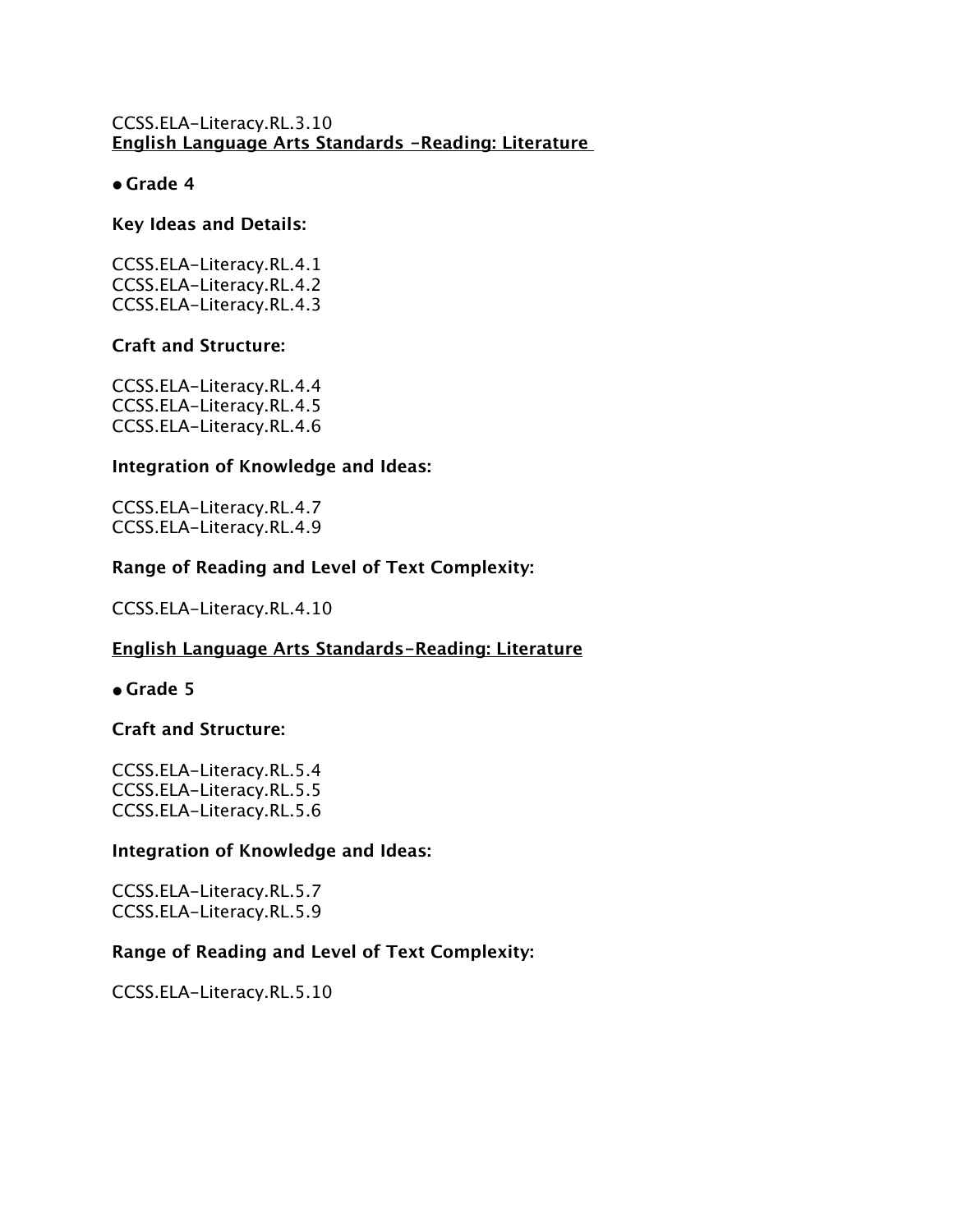## **English Language Arts Standards-Reading: Informational Text**

### **• Kindergarten**

### **Key Ideas and Details:**

CCSS.ELA-Literacy.RI.K.1 CCSS.ELA-Literacy.RI.K.2 CCSS.ELA-Literacy.RI.K.3 **Craft and Structure:**

CCSS.ELA-Literacy.RI.K.4

### **Integration of Knowledge and Ideas:**

CCSS.ELA-Literacy.RI.K.8 CCSS.ELA-Literacy.RI.K.9

### **Range of Reading and Level of Text Complexity:**

CCSS.ELA-Literacy.RI.K.10

### **English Language Arts Standards -Reading: Informational Text**

### **• Grade 1**

### **Key Ideas and Details:**

CCSS.ELA-Literacy.RI.1.1 CCSS.ELA-Literacy.RI.1.2 CCSS.ELA-Literacy.RI.1.3

### **Craft and Structure:**

CCSS.ELA-Literacy.RI.1.4

### **Integration of Knowledge and Ideas:**

CCSS.ELA-Literacy.RI.1.7 CCSS.ELA-Literacy.RI.1.8 CCSS.ELA-Literacy.RI.1.9

### **Range of Reading and Level of Text Complexity:**

CCSS.ELA-Literacy.RI.1.10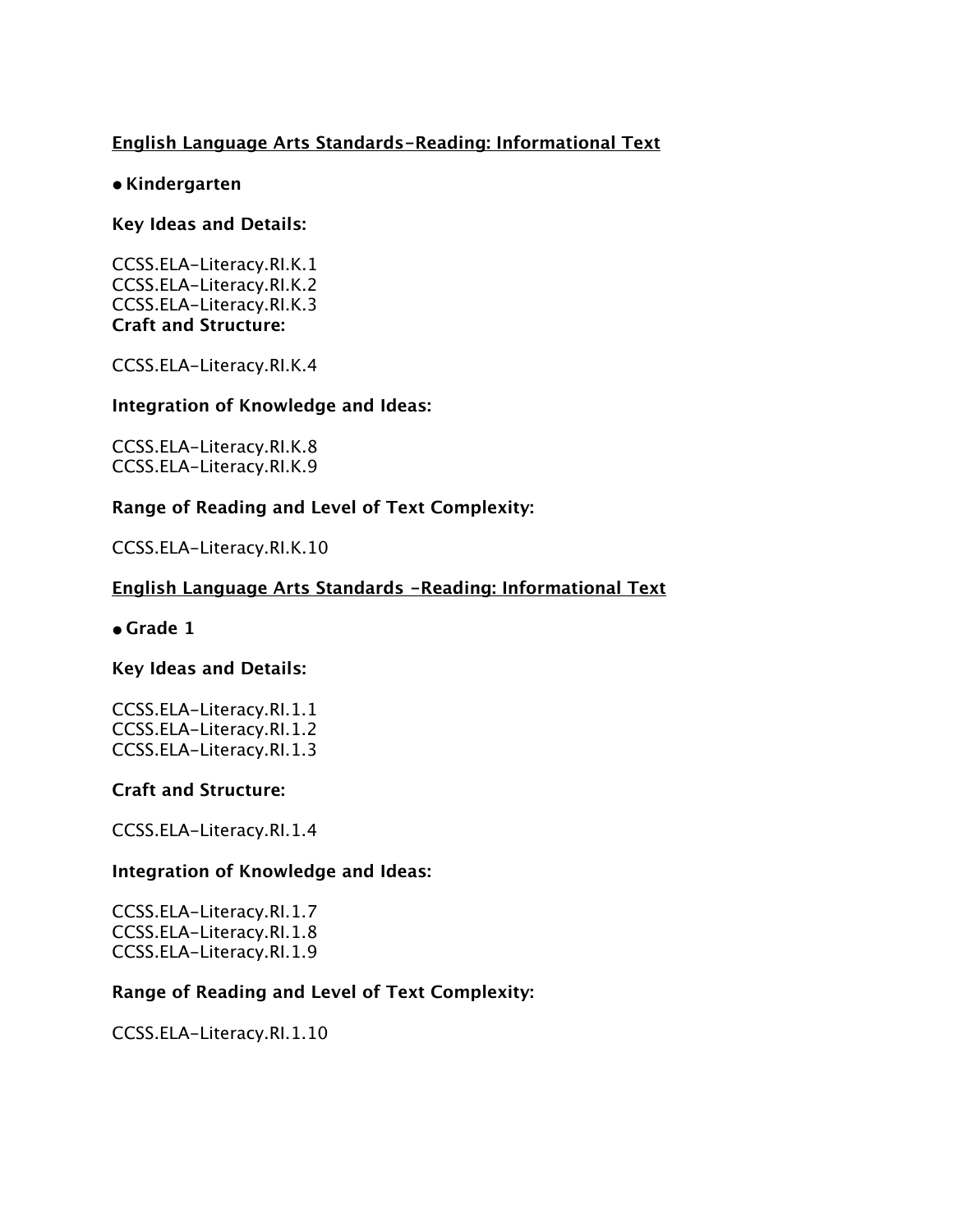## **English Language Arts Standards-Reading: Informational Text**

### **• Grade 2**

### **Key Ideas and Details:**

CCSS.ELA-Literacy.RI.2.1 CCSS.ELA-Literacy.RI.2.3

### **Craft and Structure:**

CCSS.ELA-Literacy.RI.2.4 CCSS.ELA-Literacy.RI.2.6

#### **Integration of Knowledge and Ideas:**

CCSS.ELA-Literacy.RI.2.7 CCSS.ELA-Literacy.RI.2.8 CCSS.ELA-Literacy.RI.2.9

### **Range of Reading and Level of Text Complexity:**

CCSS.ELA-Literacy.RI.2.10

### **English Language Arts Standards-Reading: Informational Text**

**• Grade 3**

### **Key Ideas and Details:**

CCSS.ELA-Literacy.RI.3.1 CCSS.ELA-Literacy.RI.3.2 CCSS.ELA-Literacy.RI.3.3

### **Craft and Structure:**

CCSS.ELA-Literacy.RI.3.5 CCSS.ELA-Literacy.RI.3.6

### **Integration of Knowledge and Ideas:**

CCSS.ELA-Literacy.RI.3.7 CCSS.ELA-Literacy.RI.3.8 CCSS.ELA-Literacy.RI.3.9

### **Range of Reading and Level of Text Complexity:**

CCSS.ELA-Literacy.RI.3.10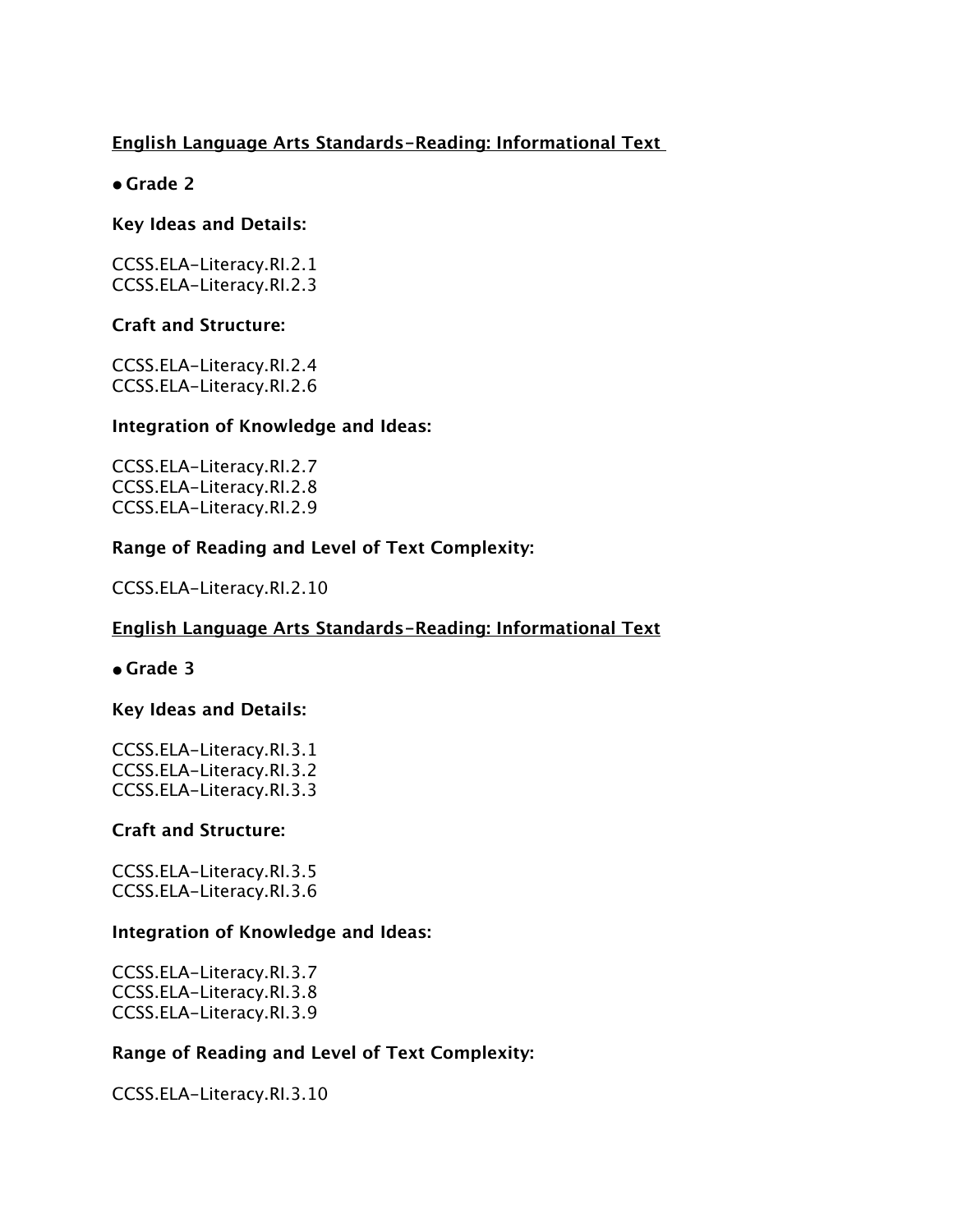## **English Language Arts Standards-Reading: Informational Text**

## **• Grade 4**

### **Key Ideas and Details:**

CCSS.ELA-Literacy.RI.4.1 CCSS.ELA-Literacy.RI.4.2 CCSS.ELA-Literacy.RI.4.3

### **Craft and Structure:**

CCSS.ELA-Literacy.RI.4.5 CCSS.ELA-Literacy.RI.4.6

### **Integration of Knowledge and Ideas:**

CCSS.ELA-Literacy.RI.4.7 CCSS.ELA-Literacy.RI.4.8 CCSS.ELA-Literacy.RI.4.9

## **English Language Arts Standards-Reading: Informational Text**

### **• Grade 5**

### **Key Ideas and Details:**

CCSS.ELA-Literacy.RI.5.1 CCSS.ELA-Literacy.RI.5.2 CCSS.ELA-Literacy.RI.5.3

### **Craft and Structure:**

CCSS.ELA-Literacy.RI.5.5 CCSS.ELA-Literacy.RI.5.6

### **Integration of Knowledge and Ideas:**

CCSS.ELA-Literacy.RI.5.8 CCSS.ELA-Literacy.RI.5.9

### **English Language Arts Standards-Reading: Foundational Skills**

### **• Kindergarten**

### **Print Concepts:**

CCSS.ELA-Literacy.RF.K.1b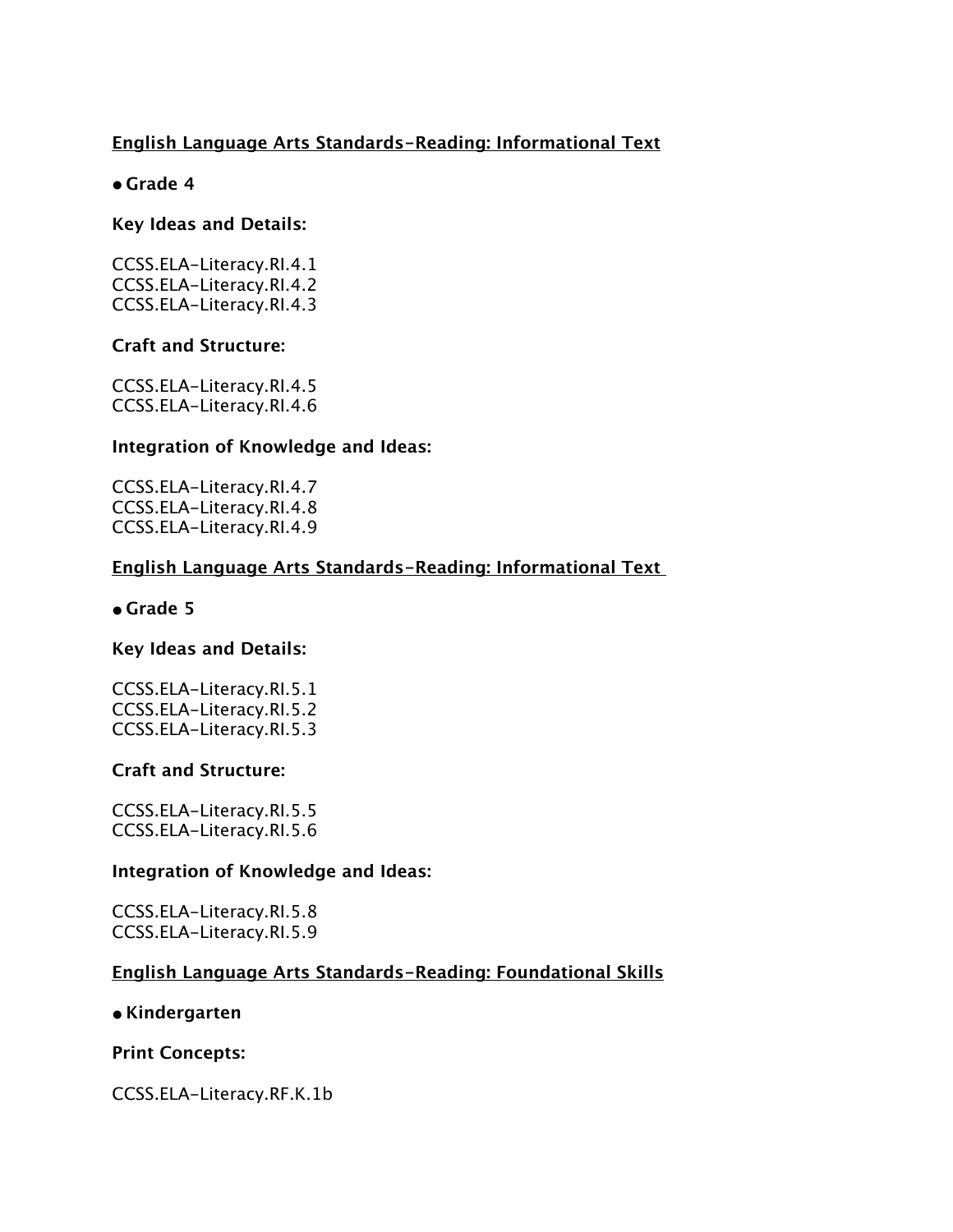### **Phonological Awareness:**

CCSS.ELA-Literacy.RF.K.2

### **Phonics and Word Recognition:**

CCSS.ELA-Literacy.RF.K.3

## **English Language Arts Standards-Reading: Foundational Skills**

**• Grade 1**

**Print Concepts:**

CCSS.ELA-Literacy.RF.1.1a

### **Phonological Awareness:**

CCSS.ELA-Literacy.RF.1.2

### **Phonics and Word Recognition:**

CCSS.ELA-Literacy.RF.1.3

**Fluency:**

CCSS.ELA-Literacy.RF.1.4 CCSS.ELA-Literacy.RF.1.4a CCSS.ELA-Literacy.RF.1.4c

## **English Language Arts Standards-Reading: Foundational Skills**

**• Grade 2**

### **Phonics and Word Recognition:**

CCSS.ELA-Literacy.RF.2.3

### **Fluency:**

CCSS.ELA-Literacy.RF.2.4 CCSS.ELA-Literacy.RF.2.4a CCSS.ELA-Literacy.RF.2.4c

## **English Language Arts Standards-Reading: Foundational Skills**

**• Grade 3**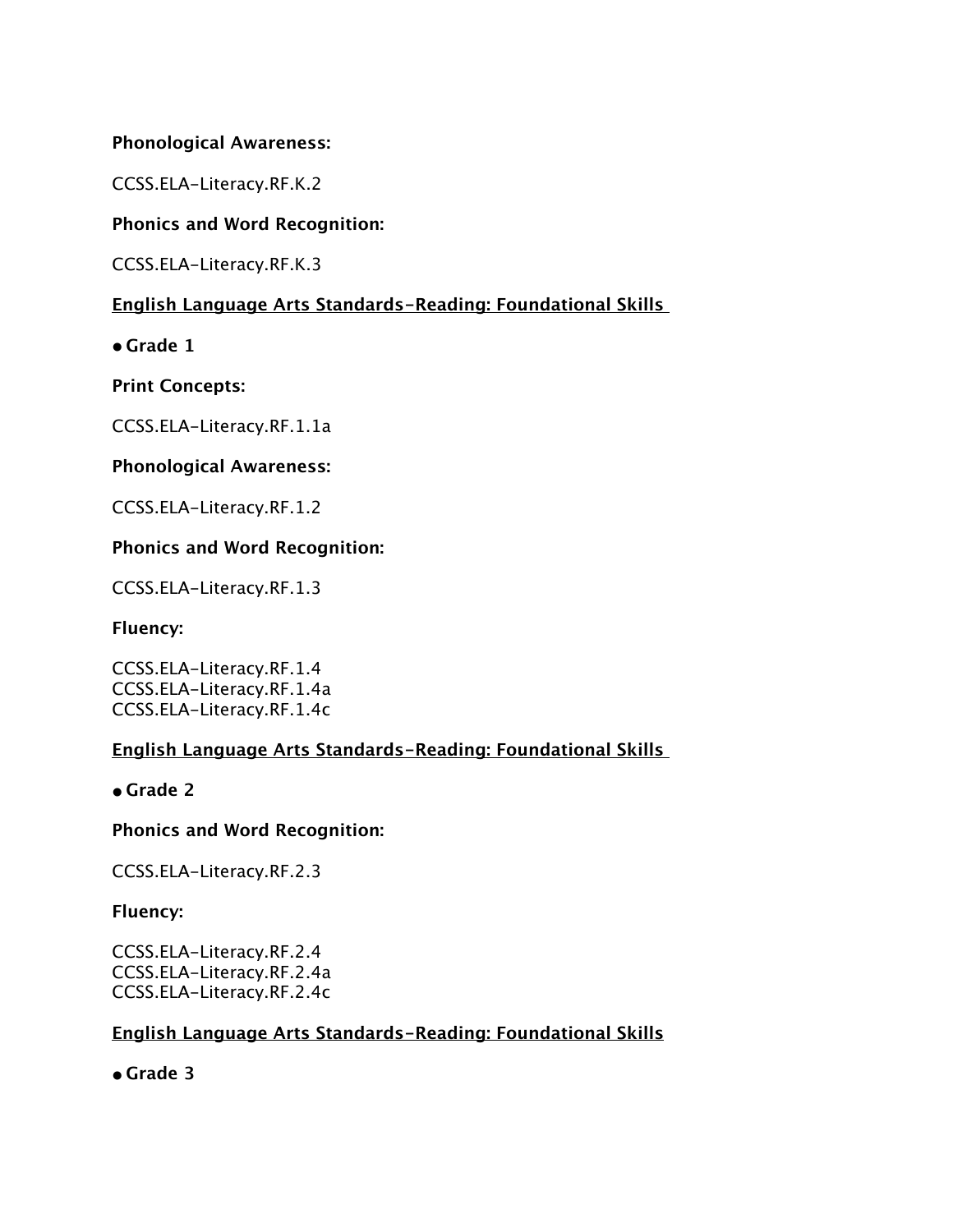### **Phonics and Word Recognition:**

CCSS.ELA-Literacy.RF.3.3

**Fluency:**

CCSS.ELA-Literacy.RF.3.4 CCSS.ELA-Literacy.RF.3.4a CCSS.ELA-Literacy.RF.3.4c

## **English Language Arts Standards-Reading: Foundational Skills**

**• Grade 4**

### **Phonics and Word Recognition:**

CCSS.ELA-Literacy.RF.4.3

### **Fluency:**

CCSS.ELA-Literacy.RF.4.4 CCSS.ELA-Literacy.RF.4.4a CCSS.ELA-Literacy.RF.4.4b CCSS.ELA-Literacy.RF.4.4c

## **English Language Arts Standards-Reading: Foundational Skills**

**• Grade 5**

## **Phonics and Word Recognition:**

CCSS.ELA-Literacy.RF.5.3

### **Fluency:**

CCSS.ELA-Literacy.RF.5.4 CCSS.ELA-Literacy.RF.5.4a CCSS.ELA-Literacy.RF.5.4c

## **English Language Arts Standards-Writing**

### **• Kindergarten**

### **Text Types and Purposes:**

CCSS.ELA-Literacy.W.K.1 CCSS.ELA-Literacy.W.K.2 CCSS.ELA-Literacy.W.K.3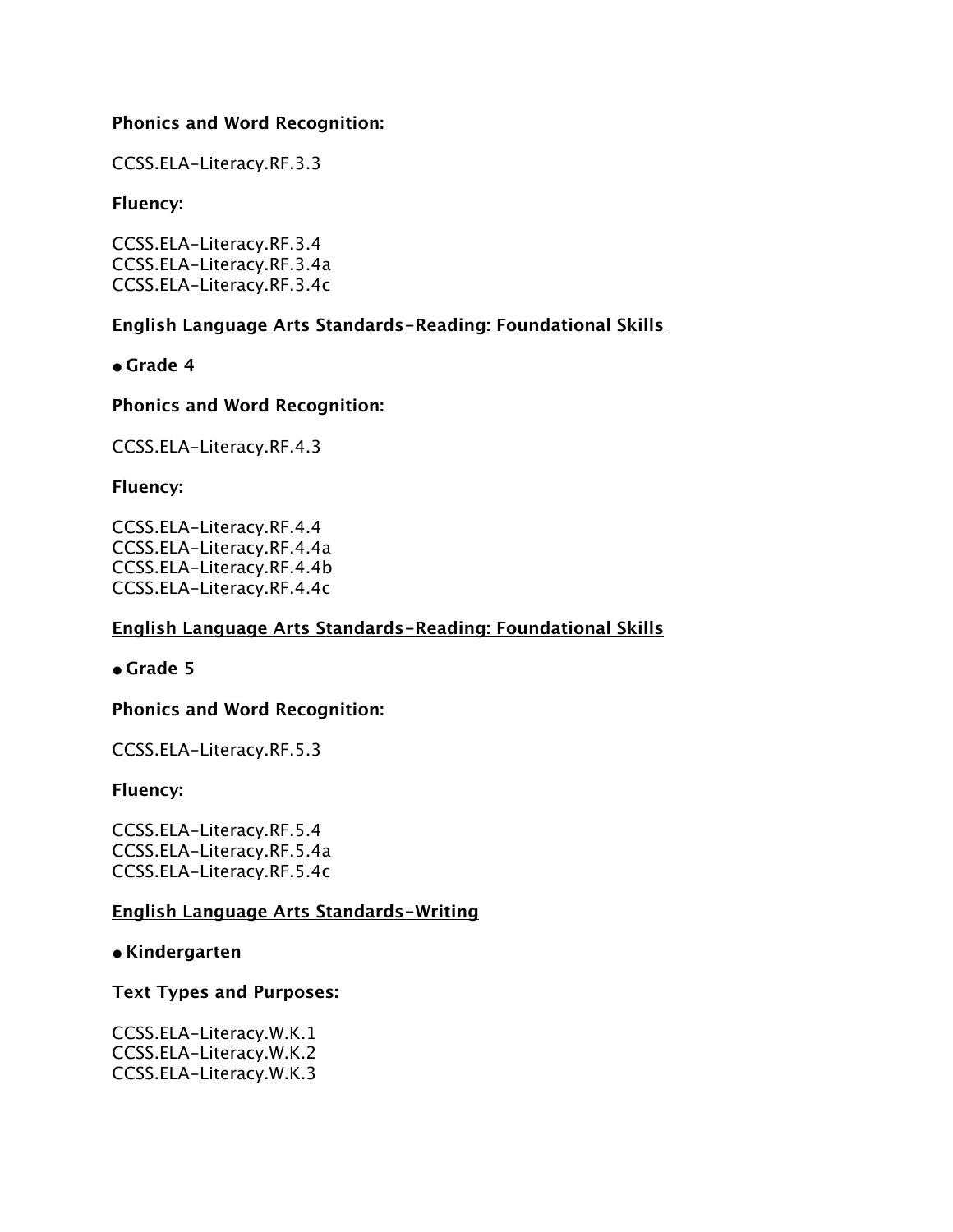### **Production and Distribution of Writing:**

CCSS.ELA-Literacy.W.K.5 CCSS.ELA-Literacy.W.K.6

### **Research to Build and Present Knowledge:**

CCSS.ELA-Literacy.W.K.8

### **English Language Arts Standards-Writing**

**• Grade 1**

#### **Text Types and Purposes:**

CCSS.ELA-Literacy.W.1.1 CCSS.ELA-Literacy.W.1.2 CCSS.ELA-Literacy.W.1.3

CCSS.ELA-Literacy.W.1.5 CCSS.ELA-Literacy.W.1.6

#### **Research to Build and Present Knowledge:**

CCSS.ELA-Literacy.W.1.8

### **English Language Arts Standards-Writing**

**• Grade 2**

### **Text Types and Purposes:**

CCSS.ELA-Literacy.W.2.1 CCSS.ELA-Literacy.W.2.2 CCSS.ELA-Literacy.W.2.3

#### **Production and Distribution of Writing:**

CCSS.ELA-Literacy.W.2.6

#### **Research to Build and Present Knowledge:**

CCSS.ELA-Literacy.W.2.7 . CCSS.ELA-Literacy.W.2.8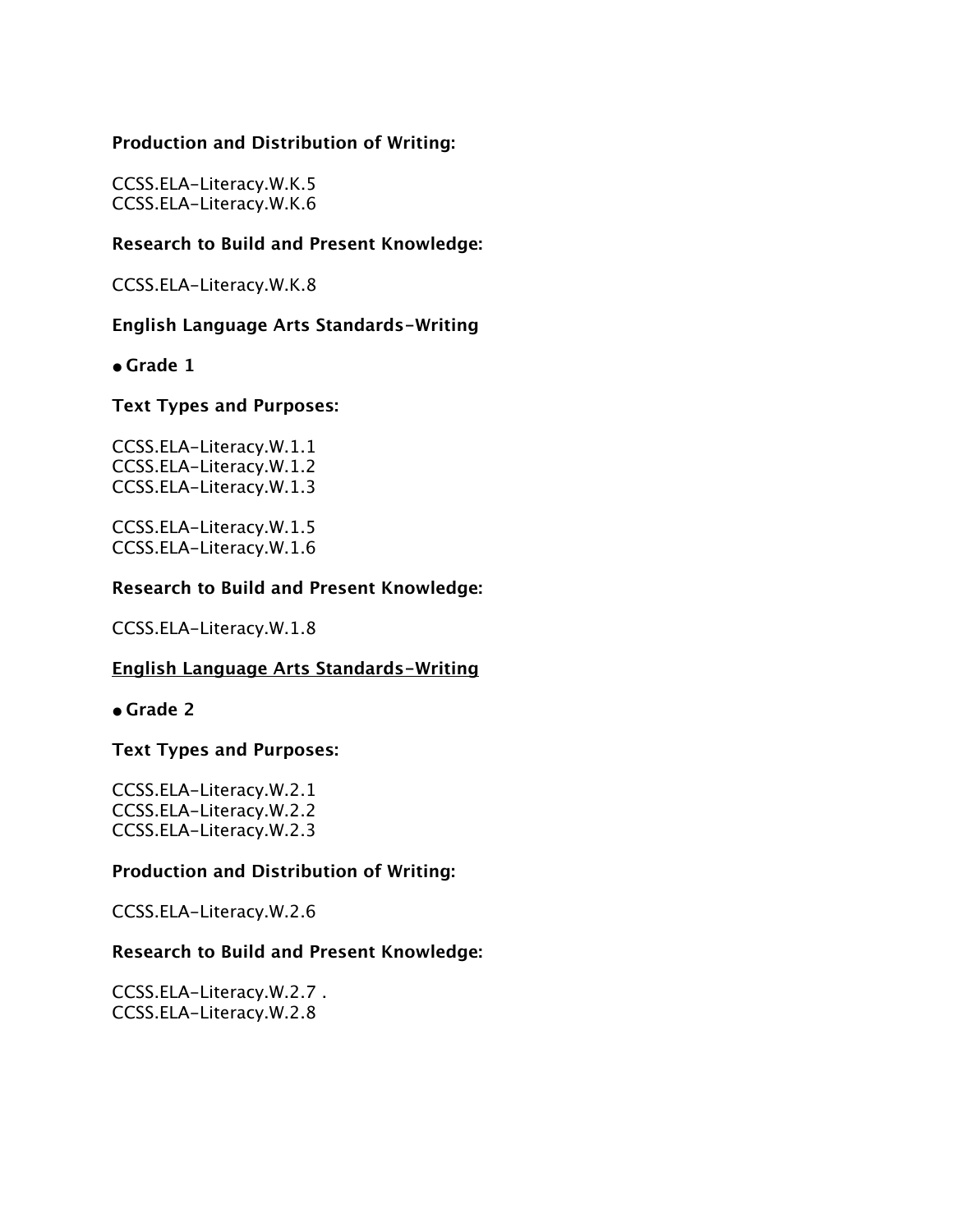### **English Language Arts Standards -Writing**

### **• Grade 3**

### **Text Types and Purposes:**

CCSS.ELA-Literacy.W.3.1 CCSS.ELA-Literacy.W.3.1a CCSS.ELA-Literacy.W.3.1b CCSS.ELA-Literacy.W.3.2 CCSS.ELA-Literacy.W.3.2a CCSS.ELA-Literacy.W.3.3 CCSS.ELA-Literacy.W.3.3a CCSS.ELA-Literacy.W.3.3b CCSS.ELA-Literacy.W.3.3d

### **Production and Distribution of Writing:**

CCSS.ELA-Literacy.W.3.4 CCSS.ELA-Literacy.W.3.5 CCSS.ELA-Literacy.W.3.6

### **Research to Build and Present Knowledge:**

CCSS.ELA-Literacy.W.3.7

### **English Language Arts Standards-Writing**

#### **• Grade 4**

#### **Text Types and Purposes:**

CCSS.ELA-Literacy.W.4.1 CCSS.ELA-Literacy.W.4.1a CCSS.ELA-Literacy.W.4.1b CCSS.ELA-Literacy.W.4.2 CCSS.ELA-Literacy.W.4.2a. CCSS.ELA-Literacy.W.4.2b CCSS.ELA-Literacy.W.4.3 CCSS.ELA-Literacy.W.4.3a CCSS.ELA-Literacy.W.4.3b CCSS.ELA-Literacy.W.4.3d

#### **Production and Distribution of Writing:**

CCSS.ELA-Literacy.W.4.4 CCSS.ELA-Literacy.W.4.6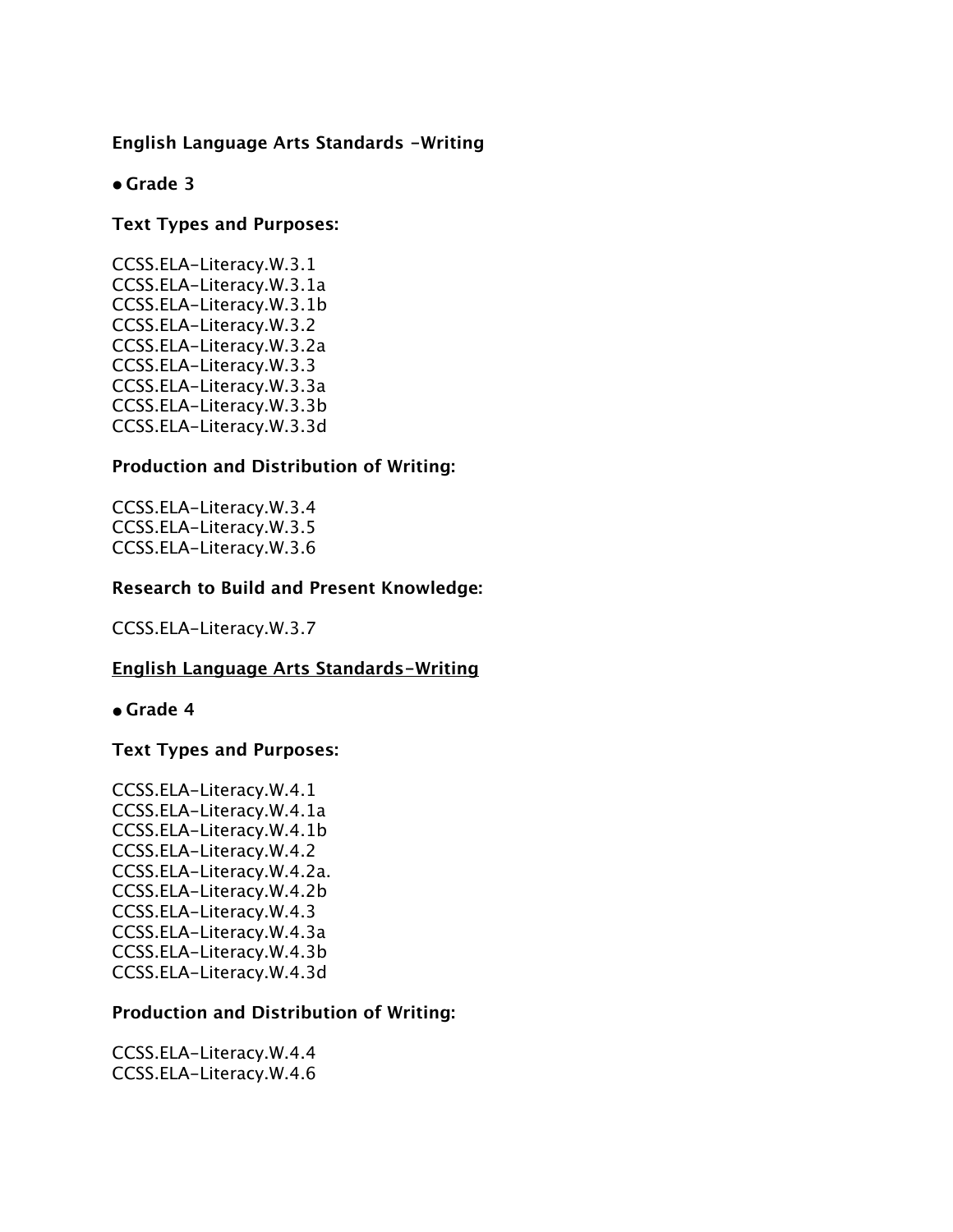### **Research to Build and Present Knowledge:**

CCSS.ELA-Literacy.W.4.7 CCSS.ELA-Literacy.W.4.8 CCSS.ELA-Literacy.W.4.9 CCSS.ELA-Literacy.W.4.9a CCSS.ELA-Literacy.W.4.9b

### **English Language Arts Standards-Writing**

#### **• Grade 5**

#### **Text Types and Purposes:**

CCSS.ELA-Literacy.W.5.1 CCSS.ELA-Literacy.W.5.1a CCSS.ELA-Literacy.W.5.1c CCSS.ELA-Literacy.W.5.2 CCSS.ELA-Literacy.W.5.2a CCSS.ELA-Literacy.W.5.2b. CCSS.ELA-Literacy.W.5.2c CCSS.ELA-Literacy.W.5.3 CCSS.ELA-Literacy.W.5.3a CCSS.ELA-Literacy.W.5.3b CCSS.ELA-Literacy.W.5.3d

### **Production and Distribution of Writing:**

CCSS.ELA-Literacy.W.5.4 CCSS.ELA-Literacy.W.5.6

#### **Research to Build and Present Knowledge:**

CCSS.ELA-Literacy.W.5.7 CCSS.ELA-Literacy.W.5.8 CCSS.ELA-Literacy.W.5.9 CCSS.ELA-Literacy.W.5.9a

#### **English Language Arts Standards-Speaking & Listening**

#### **• Kindergarten**

#### **Comprehension and Collaboration:**

CCSS.ELA-Literacy.SL.K.1 CCSS.ELA-Literacy.SL.K.1a CCSS.ELA-Literacy.SL.K.1b CCSS.ELA-Literacy.SL.K.2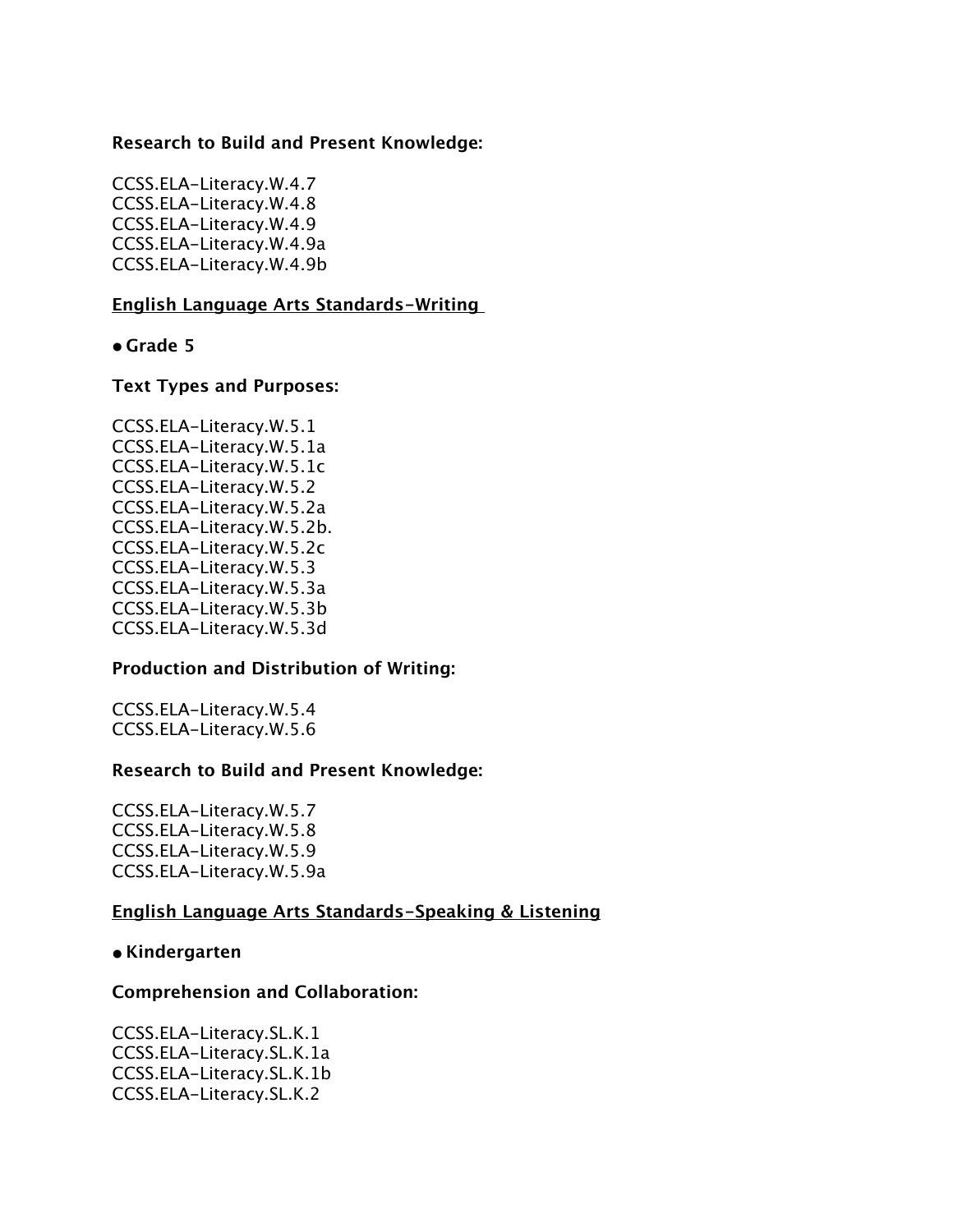### CCSS.ELA-Literacy.SL.K.3 **Presentation of Knowledge and Ideas:**

CCSS.ELA-Literacy.SL.K.4 CCSS.ELA-Literacy.SL.K.5 CCSS.ELA-Literacy.SL.K.6

### **English Language Arts Standards-Speaking & Listening**

**• Grade 1**

### **Comprehension and Collaboration:**

CCSS.ELA-Literacy.SL.1.1 CCSS.ELA-Literacy.SL.1.1a CCSS.ELA-Literacy.SL.1.1b CCSS.ELA-Literacy.SL.1.1c CCSS.ELA-Literacy.SL.1.2 CCSS.ELA-Literacy.SL.1.3

### **Presentation of Knowledge and Ideas:**

CCSS.ELA-Literacy.SL.1.4 CCSS.ELA-Literacy.SL.1.5 CCSS.ELA-Literacy.SL.1.6

## **English Language Arts Standards-Speaking & Listening**

## **• Grade 2**

## **Comprehension and Collaboration:**

CCSS.ELA-Literacy.SL.2.1 CCSS.ELA-Literacy.SL.2.1a CCSS.ELA-Literacy.SL.2.1b CCSS.ELA-Literacy.SL.2.1c CCSS.ELA-Literacy.SL.2.2 CCSS.ELA-Literacy.SL.2.3

### **Presentation of Knowledge and Ideas:**

CCSS.ELA-Literacy.SL.2.4 CCSS.ELA-Literacy.SL.2.6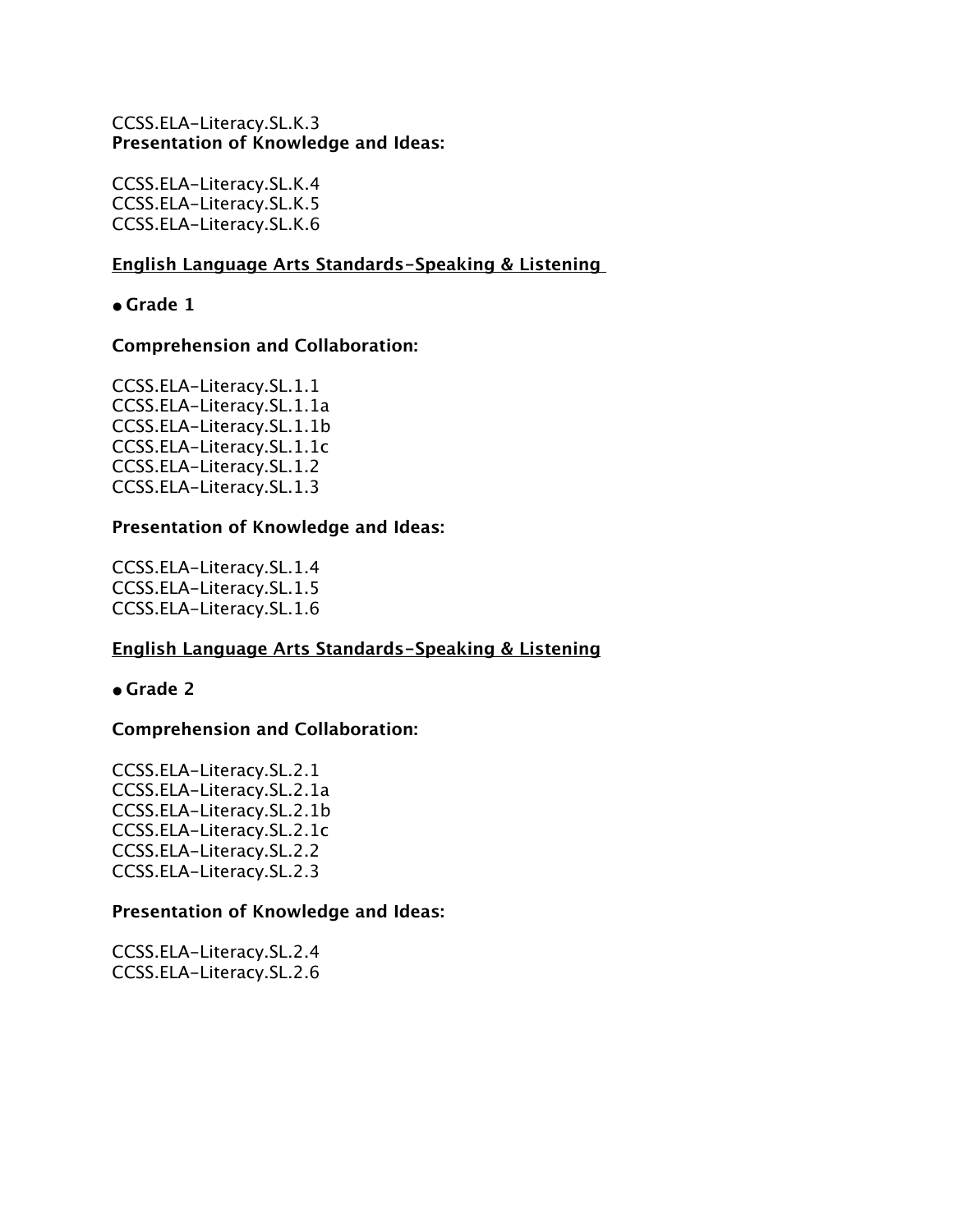## **English Language Arts Standards-Speaking & Listening**

## **• Grade 3**

## **Comprehension and Collaboration:**

CCSS.ELA-Literacy.SL.3.1 CCSS.ELA-Literacy.SL.3.1a CCSS.ELA-Literacy.SL.3.1b CCSS.ELA-Literacy.SL.3.1c CCSS.ELA-Literacy.SL.3.1d CCSS.ELA-Literacy.SL.3.2 CCSS.ELA-Literacy.SL.3.3

## **Presentation of Knowledge and Ideas:**

CCSS.ELA-Literacy.SL.3.4 CCSS.ELA-Literacy.SL.3.6

## **English Language Arts Standards-Speaking & Listening**

### **• Grade 4**

### **Comprehension and Collaboration:**

CCSS.ELA-Literacy.SL.4.1 CCSS.ELA-Literacy.SL.4.1a CCSS.ELA-Literacy.SL.4.1b CCSS.ELA-Literacy.SL.4.1c CCSS.ELA-Literacy.SL.4.1d CCSS.ELA-Literacy.SL.4.2 CCSS.ELA-Literacy.SL.4.3

### **Presentation of Knowledge and Ideas:**

CCSS.ELA-Literacy.SL.4.4 CCSS.ELA-Literacy.SL.4.6

## **English Language Arts Standards-Speaking & Listening**

### **• Grade 5**

## **Comprehension and Collaboration**

CCSS.ELA-Literacy.SL.5.1 CCSS.ELA-Literacy.SL.5.1a CCSS.ELA-Literacy.SL.5.1b CCSS.ELA-Literacy.SL.5.1c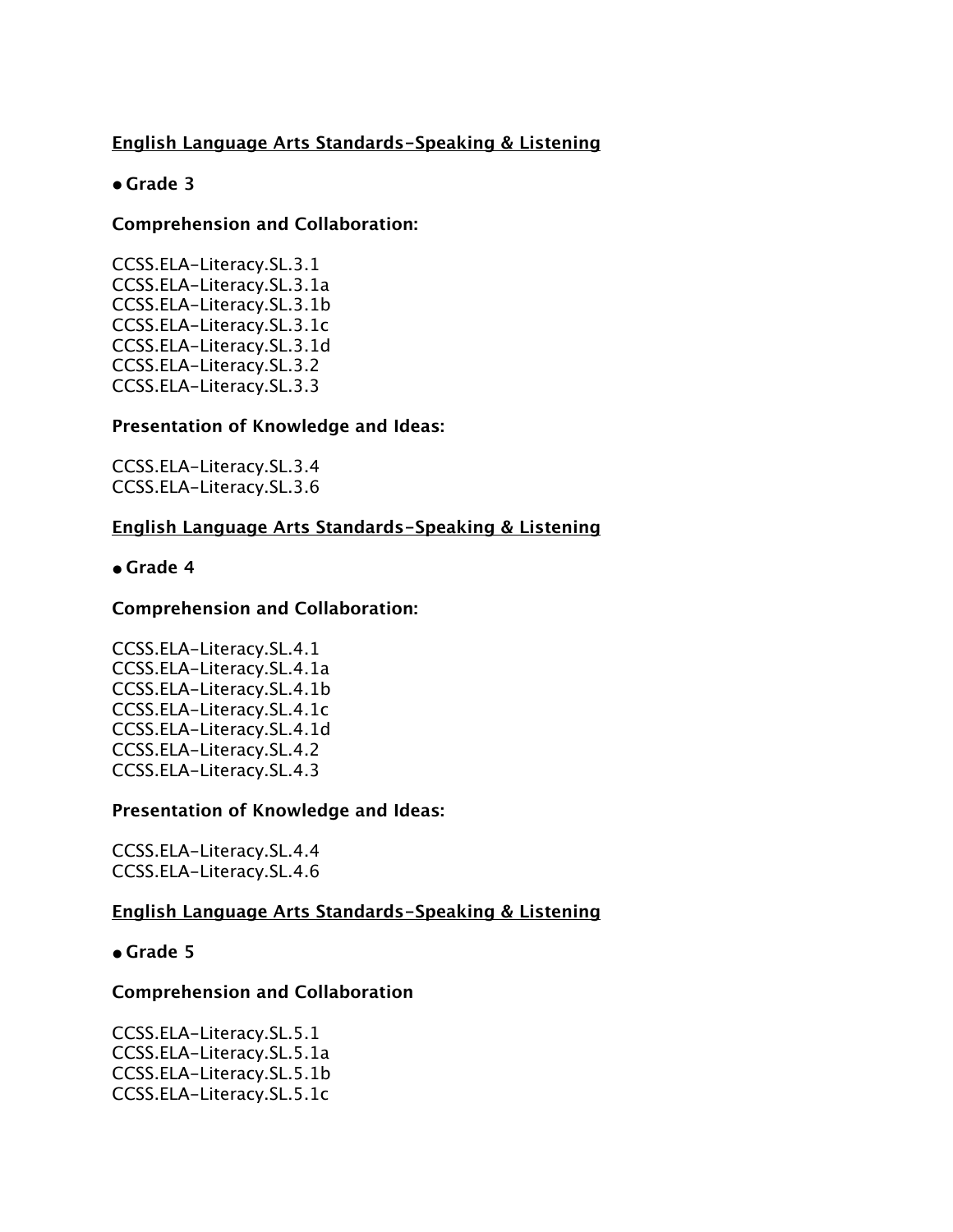CCSS.ELA-Literacy.SL.5.1d CCSS.ELA-Literacy.SL.5.2 CCSS.ELA-Literacy.SL.5.3

#### **Presentation of Knowledge and Ideas:**

CCSS.ELA-Literacy.SL.5.4 CCSS.ELA-Literacy.SL.5.6

#### **English Language Arts Standards-Language**

**• Kindergarten**

#### **Conventions of Standard English**

CCSS.ELA-Literacy.L.K.1 CCSS.ELA-Literacy.L.K.1d CCSS.ELA-Literacy.L.K.1f

#### **Vocabulary Acquisition and Use:**

CCSS.ELA-Literacy.L.K.4 CCSS.ELA-Literacy.L.K.4a CCSS.ELA-Literacy.L.K.5c CCSS.ELA-Literacy.L.K.5d CCSS.ELA-Literacy.L.K.6

### **English Language Arts Standards-Language**

**• Grade 1**

### **Conventions of Standard English:**

CCSS.ELA-Literacy.L.1.1 CCSS.ELA-Literacy.L.1.1j CCSS.ELA-Literacy.L.1.2

#### **Vocabulary Acquisition and Use:**

CCSS.ELA-Literacy.L.1.4 CCSS.ELA-Literacy.L.1.4a CCSS.ELA-Literacy.L.1.5 CCSS.ELA-Literacy.L.1.5c CCSS.ELA-Literacy.L.1.5d CCSS.ELA-Literacy.L.1.6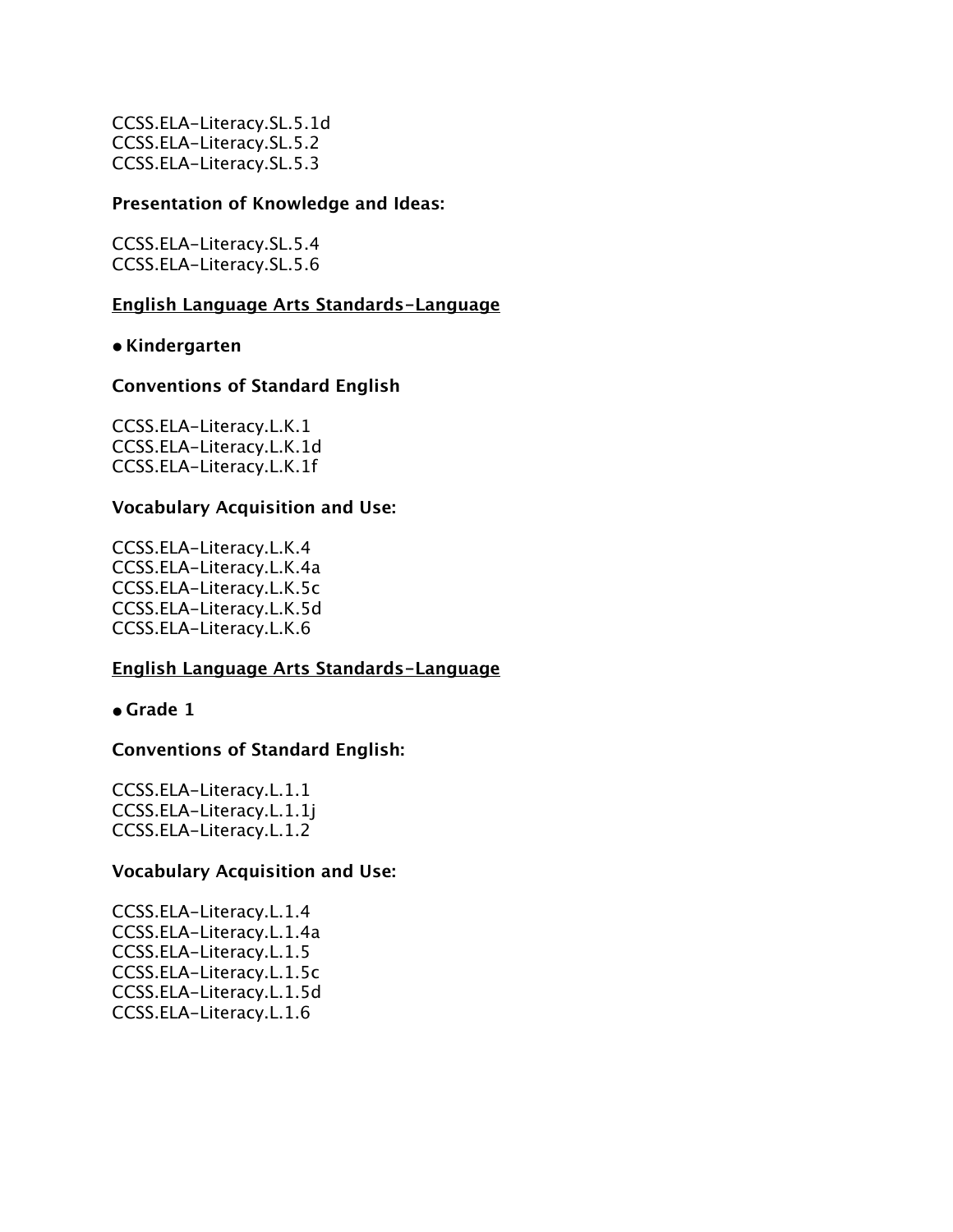### **English Language Arts Standards-Language**

### **• Grade 2**

### **Conventions of Standard English**

CCSS.ELA-Literacy.L.2.1 CCSS.ELA-Literacy.L.2.1f CCSS.ELA-Literacy.L.2.2 CCSS.ELA-Literacy.L.2.2a CCSS.ELA-Literacy.L.2.2c

### **Knowledge of Language:**

CCSS.ELA-Literacy.L.2.3 CCSS.ELA-Literacy.L.2.3a

### **Vocabulary Acquisition and Use:**

CCSS.ELA-Literacy.L.2.4 CCSS.ELA-Literacy.L.2.4a CCSS.ELA-Literacy.L.2.4c CCSS.ELA-Literacy.L.2.5 CCSS.ELA-Literacy.L.2.5a CCSS.ELA-Literacy.L.2.5b CCSS.ELA-Literacy.L.2.6

### **English Language Arts Standards-Language**

**• Grade 3**

### **Conventions of Standard English**

CCSS.ELA-Literacy.L.3 CCSS.ELA-Literacy.L.3.1i CCSS.ELA-Literacy.L.3.2 CCSS.ELA-Literacy.L.3.2a CCSS.ELA-Literacy.L.3.2c

#### **Knowledge of Language:**

CCSS.ELA-Literacy.L.3.3 CCSS.ELA-Literacy.L.3.3a CCSS.ELA-Literacy.L.3.3b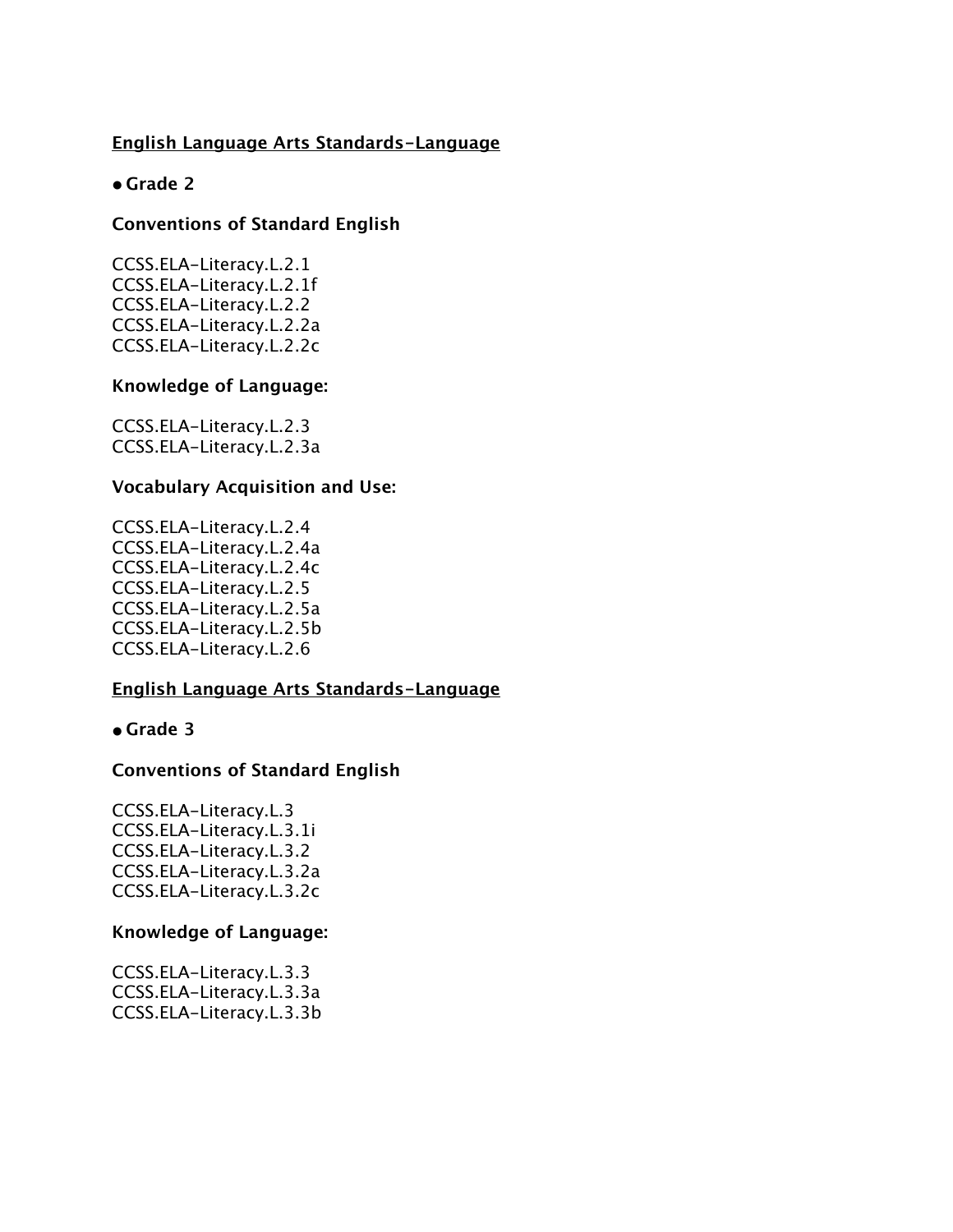### **Vocabulary Acquisition and Use:**

CCSS.ELA-Literacy.L.3.4 CCSS.ELA-Literacy.L.3.4a CCSS.ELA-Literacy.L.3.4c. CCSS.ELA-Literacy.L.3.5 CCSS.ELA-Literacy.L.3.5a CCSS.ELA-Literacy.L.3.5b CCSS.ELA-Literacy.L.3.5c CCSS.ELA-Literacy.L.3.6

#### **English Language Arts Standards-Language**

### **• Grade 4**

### **Conventions of Standard English**

CCSS.ELA-Literacy.L.4.1 CCSS.ELA-Literacy.L.4.1f CCSS.ELA-Literacy.L.4.2 CCSS.ELA-Literacy.L.4.2a CCSS.ELA-Literacy.L.4.2b

### **Knowledge of Language:**

CCSS.ELA-Literacy.L.4.3 CCSS.ELA-Literacy.L.4.3a CCSS.ELA-Literacy.L.4.3c

### **Vocabulary Acquisition and Use:**

CCSS.ELA-Literacy.L.4.4 CCSS.ELA-Literacy.L.4.4a CCSS.ELA-Literacy.L.4.4c CCSS.ELA-Literacy.L.4.5 CCSS.ELA-Literacy.L.4.5a CCSS.ELA-Literacy.L.4.5b CCSS.ELA-Literacy.L.4.6.

#### **English Language Arts Standards-Language**

### **• Grade 5**

#### **Conventions of Standard English**

CCSS.ELA-Literacy.L.5.1 CCSS.ELA-Literacy.L.5.2 CCSS.ELA-Literacy.L.5.2d